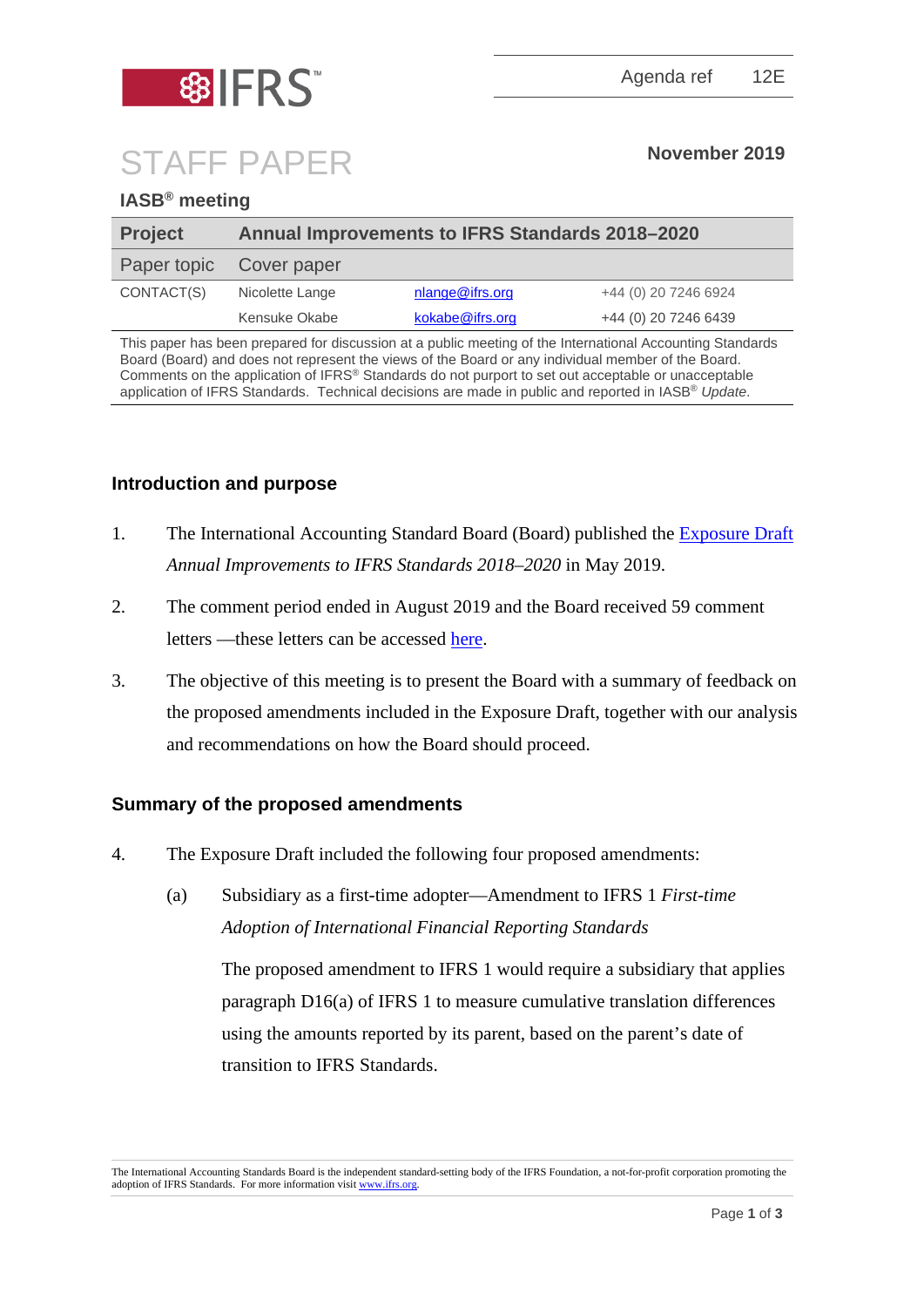(b) Fees included in the '10 per cent' test for derecognition of financial liabilities—Amendment to IFRS 9 *Financial Instruments*

The proposed amendment to IFRS 9 clarifies which fees an entity includes when it applies the '10 per cent' test in assessing whether to derecognise a financial liability. Applying the proposed amendment, an entity would include only fees paid or received between the entity (the borrower) and the lender, including fees paid or received by either the entity or the lender on the other's behalf.

(c) Lease incentives—Amendment to Illustrative Examples accompanying IFRS 16 *Leases*;

The proposed amendment to Illustrative Example 13 accompanying IFRS 16 would remove from the example the illustration of the reimbursement of leasehold improvements by the lessor. The proposed amendment would resolve any potential confusion regarding the treatment of lease incentives that might arise because of how lease incentives are illustrated in that example.

(d) Taxation in fair value measurements—Amendment to IAS 41 *Agriculture*. The proposed amendment to IAS 41 would remove the requirement in paragraph 22 for entities to exclude taxation cash flows when measuring the fair value of a biological asset using a present value technique. The proposed amendment would ensure consistency with the requirements in IFRS 13 *Fair Value Measurement.*

#### **Agenda papers for this meeting**

- 5. In addition to this cover paper, we have prepared the following four agenda papers for discussion with the Board:
	- (a) Agenda Paper 12F: *Subsidiary as a First-time Adopter* (Amendment to IFRS 1)*;*
	- (b) Agenda Paper 12G: *Fees included in the '10 per cent' test for Derecognition of Financial Liabilities* (Amendment to IFRS 9)*;*

Annual Improvements to IFRS Standards 2018–2020 **│** Cover paper